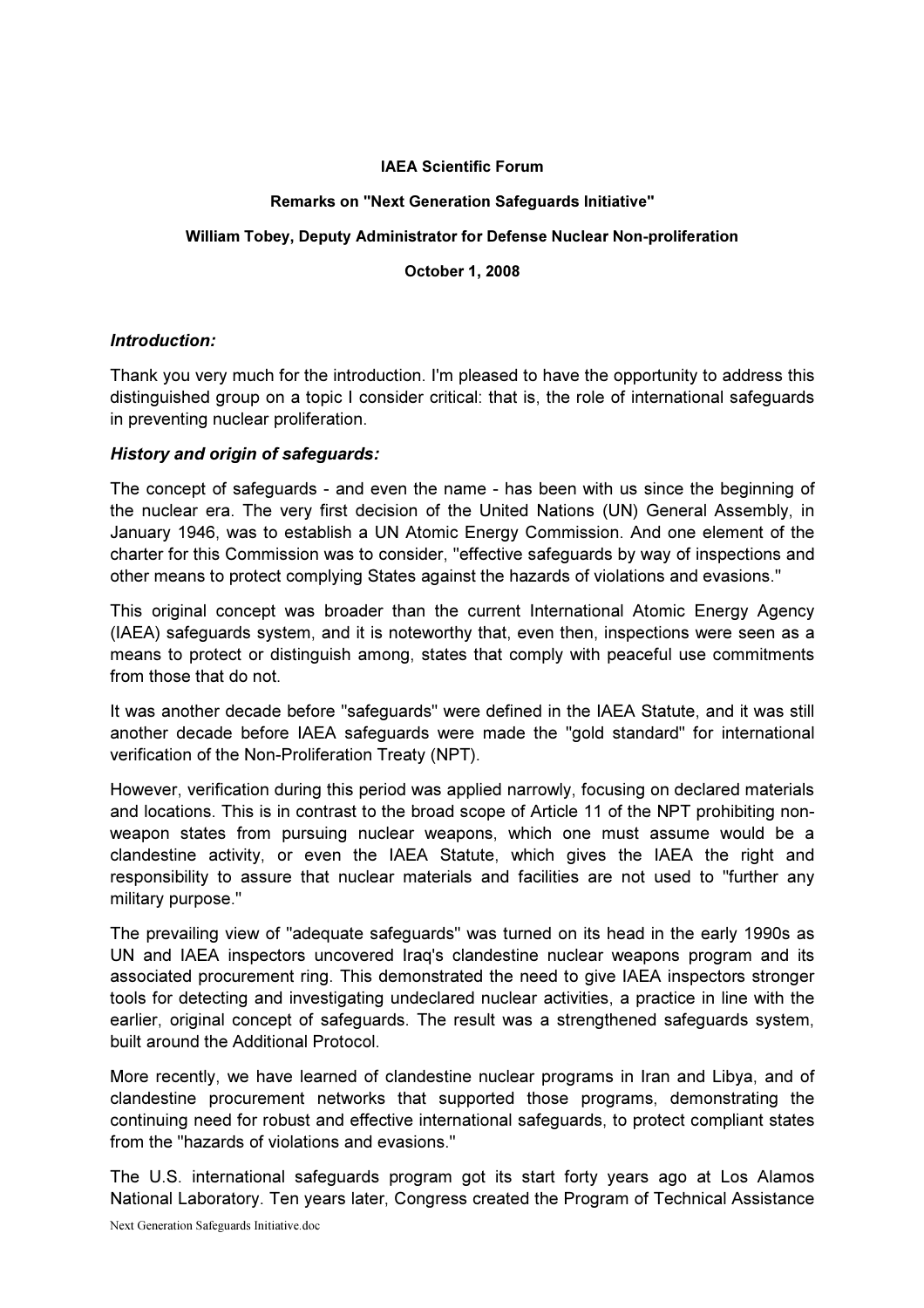to Safeguards as a mechanism to provide safeguards technology to the IAEA. This established the U.S. Support Program as the first, and still the largest, of nearly' 20 Member State Support Programs to IAEA safeguards.

There was a time when significantly more U.S. resources went to safeguards technology development, especially in the 1980s. Much of that was shared with other programs, particularly those designed to provide domestic safeguards and security for U.S. nuclear activities.

Even though it draws on the technical expertise of [ten] U.S. National Laboratories, the U.S. Support program in recent decades has spent relatively little money on developing new safeguards technology and approaches. Rather, it has emphasized the deployment of existing technology and personnel to meet immediate IAEA needs.

Without new investment in international safeguards, we are concerned that the U.S. safeguards technology base-and our ability to support IAEA safeguards-is thinning and may soon be at risk.

That is why we have launched the Next Generation Safeguards Initiative, or NGSI. This initiative is designed to revitalize the U.S. safeguards technical base, as well as invest in human resources, and to mobilize our primary asset - the U.S. National Laboratories - as well as industry and academia to restore our capabilities.

While NGSI is a U.S. effort, its underlying purpose is international; and it cannot succeed as a purely domestic effort. Rather, it is intended to serve as a catalyst for a much broader commitment to international safeguards in partnership with the IAEA and other countries. We know that only by combining U.S. technical and scientific assets with the resources of our international partners will we keep pace with the demands and emerging safeguards challenges.

#### Importance of safeguards:

Among those challenges is the resurgence of interest in nuclear power as a safe and secure, climate-friendly energy technology.

According to IAEA estimates, some 34 new power reactors are under construction in 11 countries, with up to 60 additional reactors to be built in the next 15 years. Some projections envision global electricity generation from nuclear power plants increasing by somewhere between 25 and 95 percent by 2030. And if nuclear power is to play a major role in sustainable development, growth will have to accelerate after that.

A question for the international community is whether our non-proliferation responses can keep pace with the demand for nuclear power. I think our track record in this regard is strongas evidenced by the series of initiatives adopted over the last several years, such as the Proliferation Security Initiative, UN Security Council Resolution 1540, the Global Initiative to Combat Nuclear Terrorism, and initiatives of the G-8 and NSG to discourage the spread of enrichment and reprocessing. I could also [refer to] the recent action by the U.S. Senate to provide its advice and consent to ratification of the Convention on the Physical Protection of Nuclear Material and the Convention on Nuclear Terrorism.

NGSI augments this agenda by providing a means to strengthen the technical and political underpinnings of IAEA safeguards. The alternative is unacceptable. If states lack confidence in the ability of the IAEA to verify peaceful activities or detect clandestine programs, then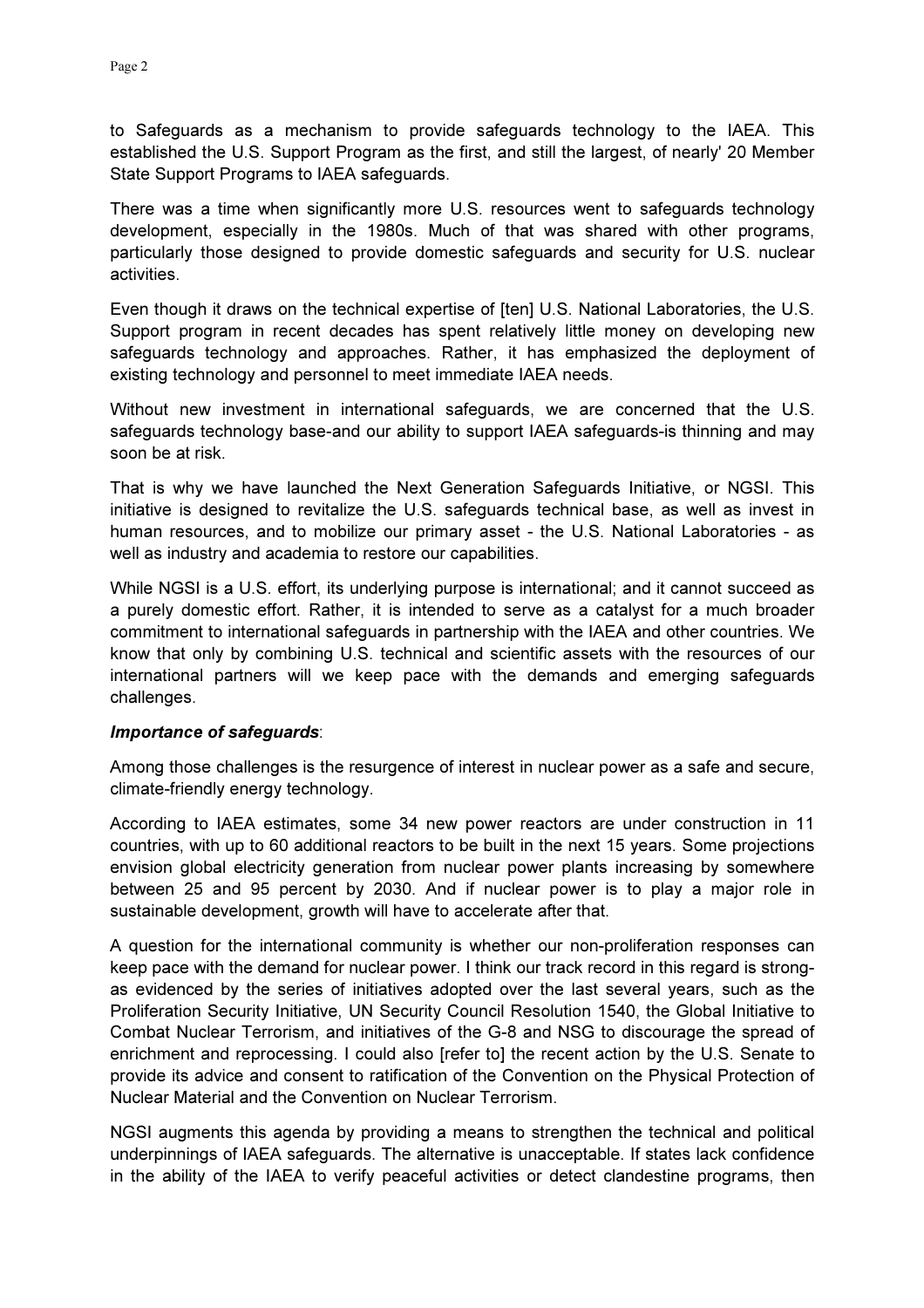they may seek civil nuclear capabilities as a strategic hedge against an uncertain future. This is a recipe for nuclear proliferation on a scale not seen before, and it is for this reason that in our view IAEA safeguards - the vanguard of the NPT and peaceful use commitments - must succeed.

# Safeguards Review and Challenges to current safeguards system:

To provide a bit of background on the initiative, one year ago, my office completed a top-tobottom review of international safeguards. The main recommendation was that the United States launch the Next Generation Safeguards Initiative. A summary of this report, entitled "International Safeguards: Challenges and Opportunities for the 21st Century," is available on our website.

This review noted that IAEA safeguards are under more strain that at any time in history due to the combination of relatively flat funding, expanding IAEA responsibilities, and high-profile investigations. Further, over the past quarter century, the number of safeguarded facilities has grown by half and the amount of highly enriched uranium and separated plutonium under safeguards has increased by a factor of ten.

The shift from a safeguards system based on material accounting to state-level evaluations is also having a significant impact, with the Agency's responsibilities for collecting, analyzing, and archiving information having gone up exponentially. The volume of data from environmental samples, commercial satellite imagery, open sources, and the Additional Protocol's reporting requirements is expanding fast, further increasing the IAEA's workload.

 In terms of resources, the IAEA has complained of a chronic deficit in capital investment and an over-reliance in many areas on extra-budgetary contributions from individual countries, as well as an insufficient number of safeguards experts prepared to fill in behind senior inspectors and managers who face retirement in the coming years.

Our safeguards report identifies similar trends in the United States, and notes that our domestic nuclear establishment, a foundation for much of the U.S. technical support to the IAEA, can no longer be taken for granted. The number of safeguards specialists at our National Laboratories, for example, has been declining due to retirements or the lure of budgets in other programs.

Exacerbating this has been the tendency to fund international safeguards in response to ad hoc or specific requests from the IAEA.

Clearly, a more strategic approach is needed if we are, as President Bush said in 2004, to ensure that "the IAEA has the tools it needs to fulfil its essential mandate." NGSI is a major part of our effort to meet this need.

# NGSI Elements:

Let me turn to our priorities and envisioned activities under NGSI. Many of the points I will make reflect discussion at a recent international NGSI working meeting that my office hosted in Washington. The meeting brought together experts from eleven countries and the IAEA to address safeguards challenges and opportunities for the 21st century, with a particular emphasis on reaching a common understanding of the problem and coordinating programs and plans.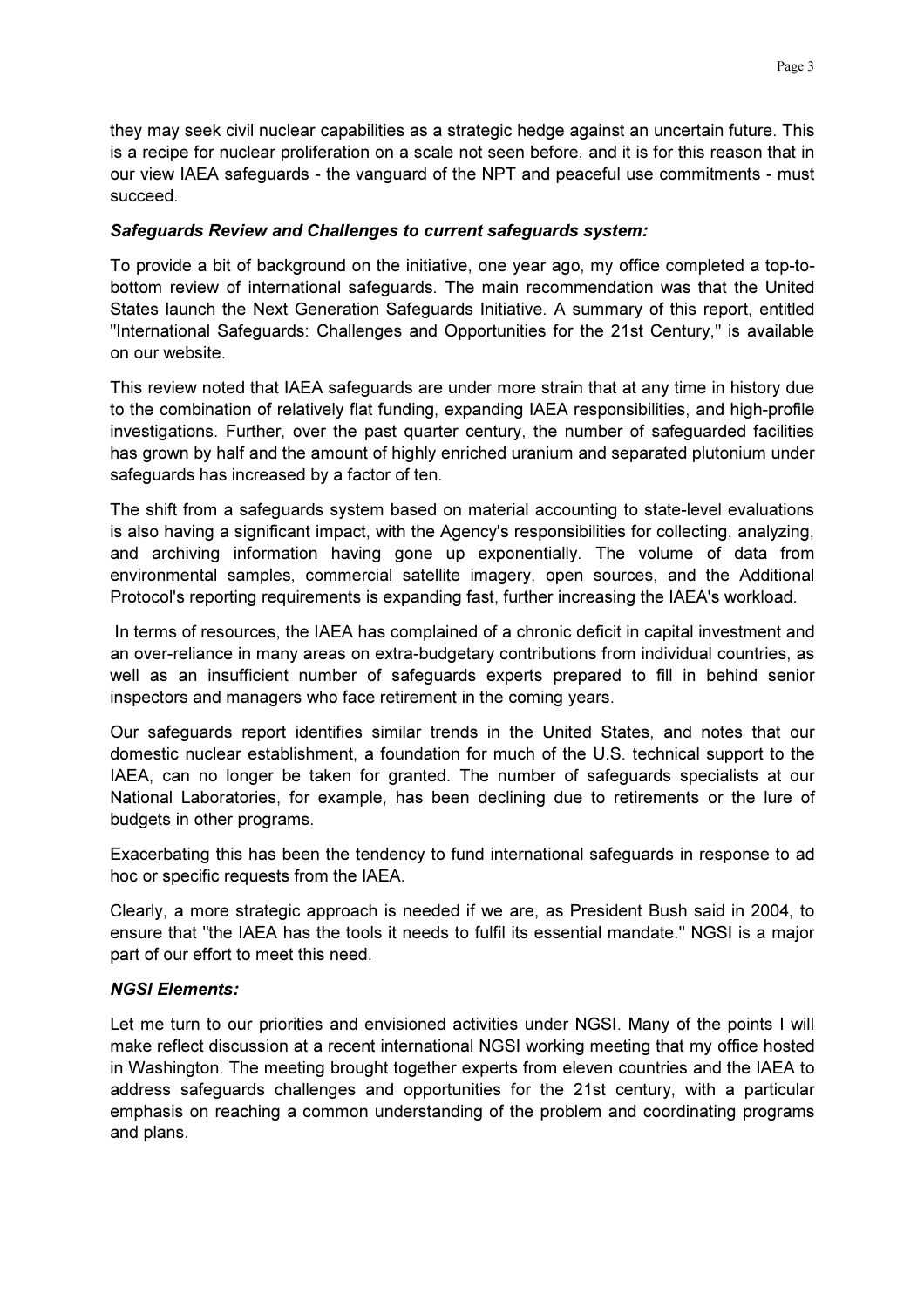First, with respect to IAEA safeguards authorities and approaches, we will work with the IAEA and others to promote universal adoption of safeguards agreements and the Additional Protocol. We believe that the IAEA has adequate authorities to meet its safeguards mission, but this assumes that states have adopted and implemented the safeguards instruments that provide those authorities. For our part, as Secretary Bodman said on Monday, the United States is planning for entry into force of our Additional Protocol this year.

Through NGSI, we will also assess safeguards enhancements, including, for example, opportunities for greater information sharing between member states and the IAEA, investigation of weaponization and procurement activities, and options to strengthen the state-level approach to safeguards.

Second, NGSI anticipates the deployment of new types of reactors and fuel cycle facilities, as well as the need to use limited safeguards resources effectively and efficiently, especially in plants that pose the largest burden specifically complex, bulk-handling facilities.

As an early step, NGSI will seek to institutionalize "Safeguards by Design," as a new international standard that incorporates safeguards into new nuclear facility designs from the outset, avoiding costly and time-consuming retrofits.To advance this process, we plan to work with the IAEA and others to convene an international working group to establish criteria, best practices, and design guidelines.

Updating the so-called Hexapartite Safeguards approach to the application of safeguards at centrifuge enrichment plants is another priority.

Third, NGSI will encourage a generational improvement in current safeguards technologies, many of which are outdated and were developed or deployed 20 or 30 years ago. Our aim is to field new safeguards technologies to prevent and deter diversion at declared facilities and to aid in the investigation of suspect or undeclared activities. This includes technologies that:

(A) improve the precision and speed of nuclear measurements;

(B) perform real-time process monitoring and surveillance in unattended mode;

(C) enable in-field, pre-screening and analysis of nuclear and environmental samples; and

(D) collect, integrate, analyze and archive safeguards-relevant information from all available sources.

Fourth, NGSI will address human capital management. Many safeguards professionals are nearing retirement age, meaning we need programs now to transfer critical knowledge and experience to a new generation of experts. NGSl launched a pilot program this year that brought together universities offering nuclear engineering and political science degrees with our National Labs. This brought 40 new internships into the field.

We hope to build on this success next year, encouraging new graduates to pursue challenging research on across a range of safeguards-relevant disciplines, while gaining exposure to the political context in which safeguards operate and the special skills required of inspectors.

At our recent NGSI meeting in Washington, participants agreed that varying levels of technical sophistication across states pose a challenge in developing a common approach. Training and education, and in particular regional programs and exchanges of experts, practitioners, and students, can therefore play an important role in building safeguards